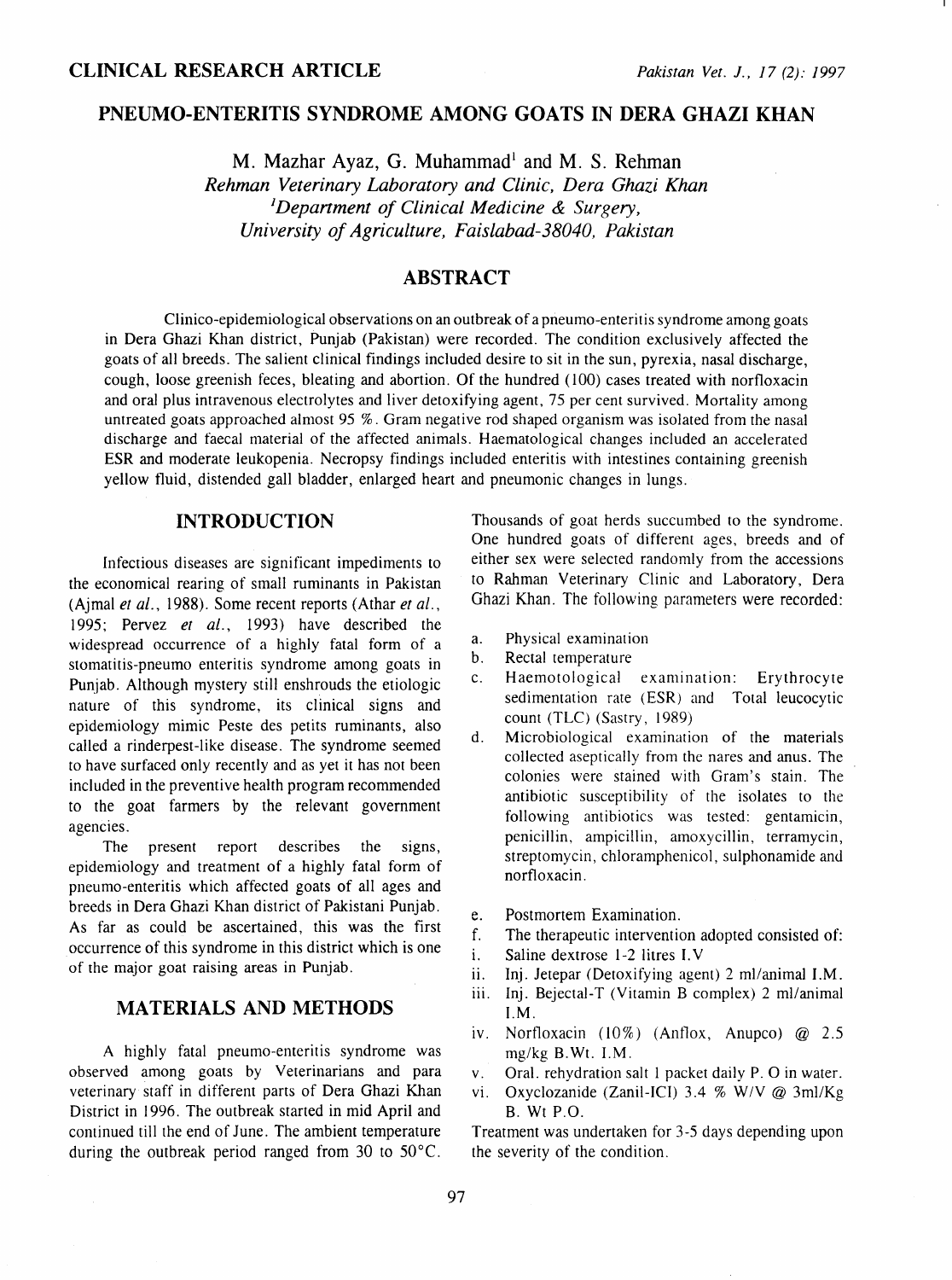### **RESULTS**

#### Clinical Findings

The important signs in the affected goats were:

- a. a desire to sit in the sun,
- b. High rise of temperature (upto 107°F) accompanied by nasal discharge, coughing, loose feces, anorexia, depression,
- c. Diarrhea with greenish feces initially which later became greenish yellow,
- d. After 3-4 days, the temperature dropped to subnormal,
- e. bleating and abortion was observed in some animals.

About 95% of the untreated goats died within 3-4 days after the developing the signs.

#### Haemtological Findings

An increase in ESR (2-3 mm/1 hr; normal values in goat: 0.5 mm/Ist hr) and leukopenia (4000-5600/ Cmm; normal leukocytic count in goats is about 12000/cmm.) were the haematological alterations noted in affected goats.

#### Microbiological Findings

Gram negative bacteria (possibly Pseudomonas spp) were isolated from the materials collected from the nares and ani. The isolates were resistant to gentamicin, penicillin, terramycin, ampicillin, amoxycillin, streptomycin, chloramphenicol and sulphonamides but sensitive to norfloxacin.

#### Postmortem Findings

- a. Intestines full of loose watery feces which were greenish yellow in colour,
- b. Enteritis,
- c. Gall bladder distended with bile,
- d. Nares full of mucoid discharge,
- e. Pneumonic changes in lungs, and
- f. Cardiac enlargement.

#### Treatment Response

Survival rate among the treated goats was 75 per cent.

### DISCUSSION

Clinical and epidemiological features of the caprine syndrome observed in the present study mimic closely with those of peste des petits ruminants (PPR), also known as rinderpest-like disease. (Losos 1986; Blaha 1989; Sewell and Brocklesby, 1990; Radostits *et al.* , 1994).

This syndrome among goats occurred as an epidemic for the first time in 1996 in Dera Ghazi Khan since no previous report of its occurrence in this part of Punjab in available Pervez *et al.* (1993) and Athar *et al.*  ( 1995) have reported the epidemic occurrence of a similarly disruptive syndrome among goats respectively from Lahore and Faisalabad districts of Punjab· province. Neither the present study nor those of Pervez *et al.* (1993) and Athar *et al.* (1995) attempted to determine the nature of the etiologic agent, although on clinical and epidemiological grounds a strong case may be made for the implication of the virus of PPR. The syndrome, however, needs to be differentiated from such differentials as pasteurellosis, salmonellosis, enterotoxemia, caprine pleuropneumonia, and FMD.

In diseases associated with diarrhoea, an imbalance in electrolytes, body fluids and acid base metabolism is the most important factor contributing to the death of the affected animal.

Accelerated ESR values observed in the present study as also by Athar *et al.* ( 1995) were a reflection of fluid and electrolytes deficit (dehydration). As such the major thrust of treatment instituted in the present study was to rehydrate the animals by intravenous and oral fluids containing electrolytes. Norfloxacin was administered to control the Gram negative bacterium which probably was secondary pathogen. Jetepar was administered as a liver protectant and detoxifying agent. This line of treatment affected a clinical cure in 75 % of the cases treated. Athar *et al.* (1995) have reported a cure rate of 49% with the use of antibiotics, antipyretics, intravenous fluid and antidiarrheals. The higher cure rate in the present study than reported by these workers may be attributed to use of a antibiotic specifically effective against Gram-negative bacteria (i.e Norfloxacin), vitamin B complex and liver protecting agent (Jetepar).

The repeated rebounds of the stomatitis-pneumoenteritis syndrome over the past several years warrant a detail investigation of its etiologic agent(s). Athar *et al.* (1995) ventured to implicate the Peste des Petits ruminants virus in the 1991-92 outbreak. Compatible signs and arrest of the propagative spread of the disease with the use of tissue culture rinderpest vaccine (TCRV) formed the basis of their contention in the absence of any etiologic diagnosis.

PPR has not yet been included in the official preventive immunization program recommended to goat farmers in Pakistan, although Vaccination of goats with TCRV (tissue culture rinderpest vaccine) in the month of November/December has been proposed tentatively to control stomatitis-pneuma enteritis syndrome among goats (Athar *et al.,* 1996).